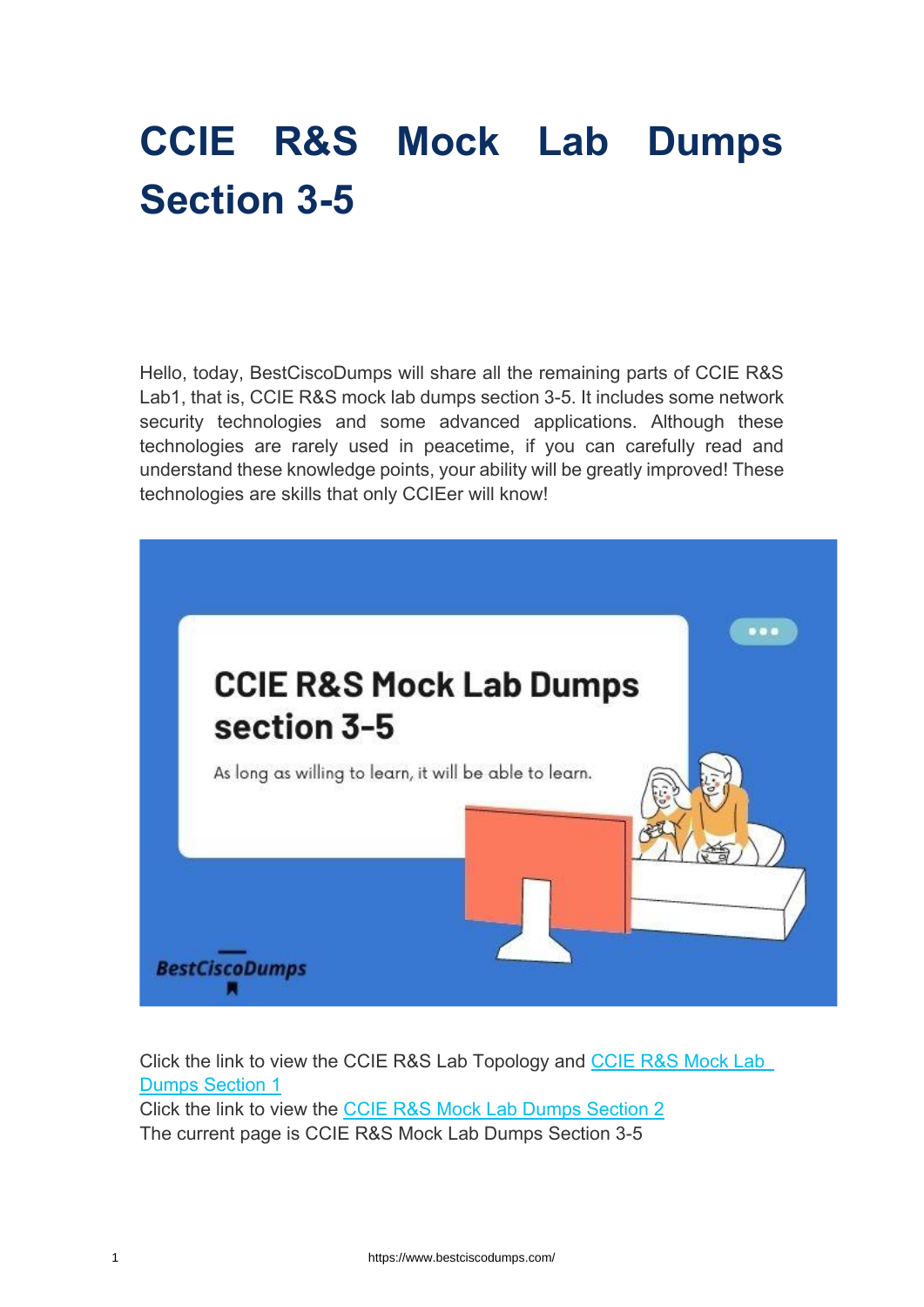## **SECTION 3 – VPN Technology**

## **SECTION 3.1: MPLS VPN Part 1**

## **Refer to "Diagram 3: BGP Topology" and "Diagram 4: VPN Technology"**

- The ACME Headquarters network (AS 12345) uses MPLS L3VPN in order to clearly separateremote site networks
- The ACME corporate security policies are centralized and enforced at the San Jose site (AS65112) for all remote sites. The policies require that all traffic that is originated from any remote sites (with the
- exception of AS 34567) to the Internet is routed via R20 in AS 65112 Configure MPLS L3VPN in the ACME network according to the following requirements
- Enable LDP only on required interfaces on all seven routers in AS 12345
- Use the interface Lo0 to establish LDP peering
- Ensure that no MPLS interface that belongs to any router in AS 12345 is visible on atraceroute that originates outside of the AS
- R2, R3, R6 and R7 must be configured as PE routers
- R1, R4 and R5 must be configured as P routers

## **Note: The simulator's R6, R7 includes: no mpls ip propagate til mps**

## **R2, R3, R6, and R7 on the examination room must manually type :no mpls ip propagate-ttl**

## **Solution:**

R1/R2/R3/R4/R5/R6/R7:

mpls ldp router-id lo0 force **BestCiscoDumps** router ospf 12345

mpls ldp autoconfig area 0

R2/R3/R6/R7:

no mpls ip propagate-ttl

**Note: no ip igmp snooping //on the examination room, if the MPLS LDP neighbor does not established, type this command.**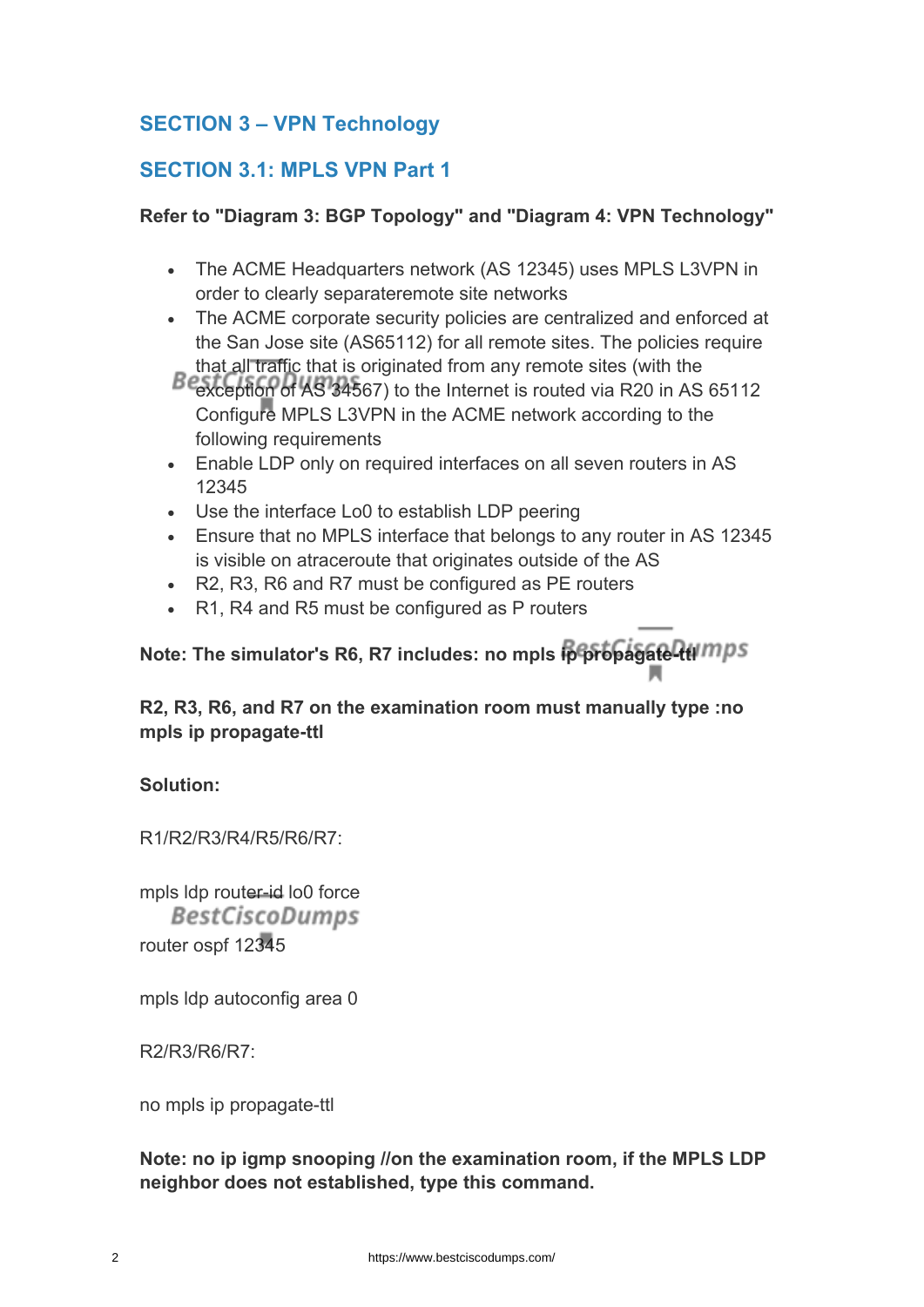## **SECTION 3.2: MPLS VPN Part 2**

## **Refer to "Diagram 3: BGP topology" and "Diagram 4: VPN Technology"**

The global and regional service providers have agreed to transport the ACME network according to the following requirements

Complete the configuration of MPLS L3VPN in the ACME network according to the following requirements

• **R1 must reflect VPNv4** prefixes from any PE to any other PE in AS 12345

- R2 and R3 must establish an EBGP peering with both global service providers (As 10001and AS 10002) for the following VRFs:
	- VRF "BLUE"
	- VRF "GREEN"
	- VRF "RED"
	- VRF "YELLOW"
	- VRF "INET"
- R6 must establish an EBGP peering with the regional service provider (AS 20001) for the following VRFs only:
	- VRF "GREEN"
	- VRF "BLUE"
	- VRF "INET"



- R7 must establish an EBGP peering with the regional service provider (AS 20002) for the following VRFs only:
	- VRF "BLUE"
	- VRF "RED"
	- VRF "INET"
- All IP addressed used for EBGP peering must pass the BGP's directly connected check
- No BGP speaker is AS 12345 may use the network or redistribute statement under anyaddress-family of the BGP router configuration
- At the end of the exam scenario, the interface e0/0 of the gateway router in any remotesite must be able connect to the interface e0/0 of any other remote gateway that belong to AS 65111 or AS 65112 and AS 65222
- Use the following tests as examples of connectivity checks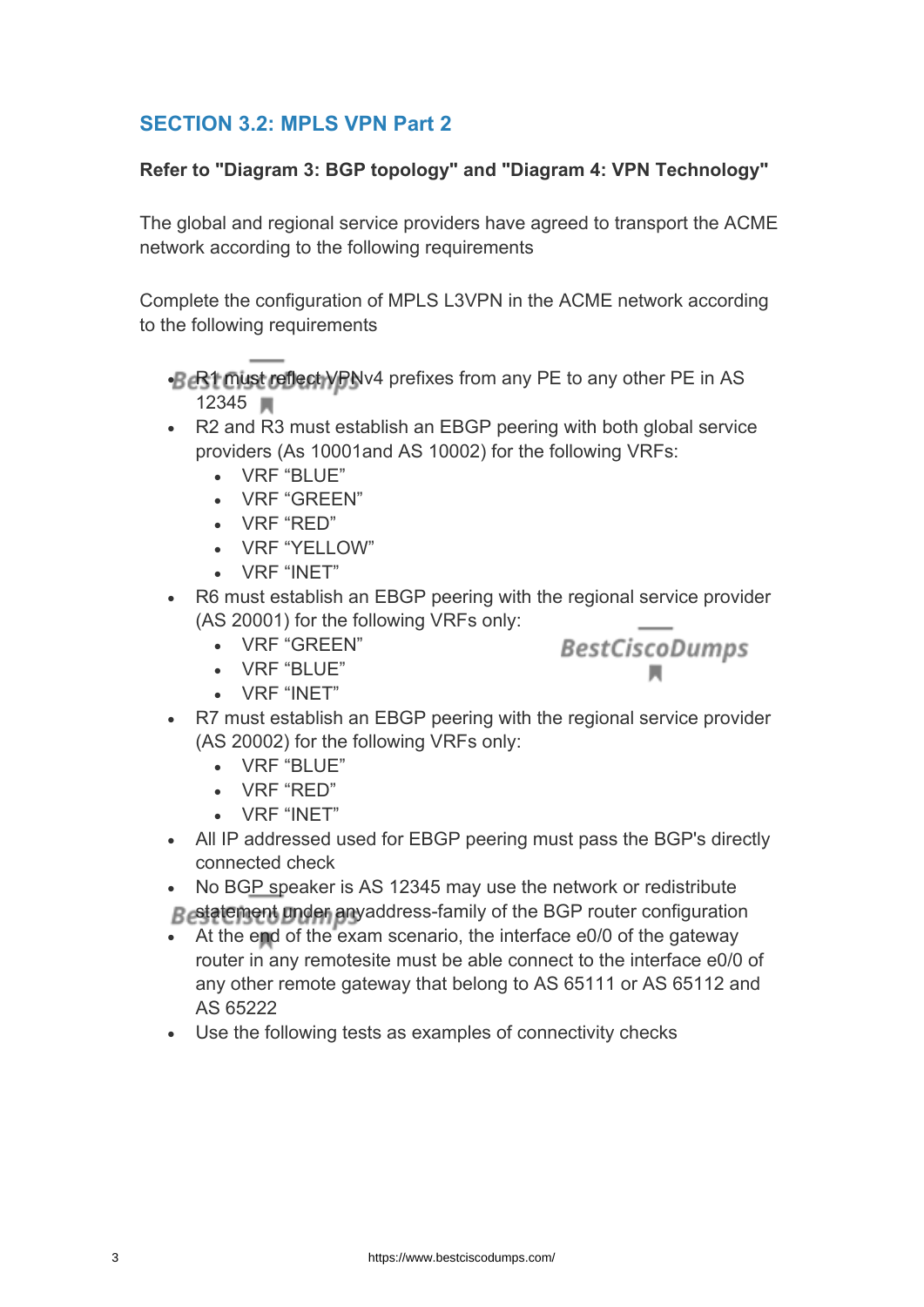R12:ping 10.2.19.1 so e0/0 Type escape sequence to abort. Sending 5, 100-byte ICMP Echos to 10.2.19.1, timeout is 2 seconds: Packet sent with a source address of 10.1.12.1 ШШ

R12#trace 10.2.19.1 so e0/0 Type escape sequence to abort. Tracingeternouse condi 2/1911) S VRF info:(vrf in name/id, vrf out name/id) 1 201.1.12.1 [AS 65112] 1 msec 0 msec 0 msec 2 201.1.123.2 [AS 65112] 0 msec 1 msec 0 msec 3 10 120 12.1 (AS 65112) (MPLS Label 125 Exp 0) 1 msec 0 msec 1 msec 4 10.120.12.2 [AS 65112] 0 msec 1 msec 1 msec 5 10.120.15.1 [AS 65112] 1mesec 0 msec 5 msec 6 101.1.123.1 [AS 65112] 1 msec 1 msec 1 msec 7 100 1.3.2 [AS 65112] 1 msec 0 msec 1 msec 8 103.2.45.2 [AS 65112] 1mesc 1 msec 0 msec 9 123.20.1.10 [AS 65112] 1mec 1 msec 1 msec 10 10 18.19.19 [AS 65112] 9 msec \* 11 msec

**BestCiscoDumps** 

**Solution:**

R1:

router bgp 12345 address-family vpnv4

neighbor 123.2.2.2 activate

neighbor 123.3.3.3 activate

neighbor 123.6.6.6 activate

neighbor 123.7.7.7 activate

neighbor IBGP route-reflector-client

R2/R3/R6/R7: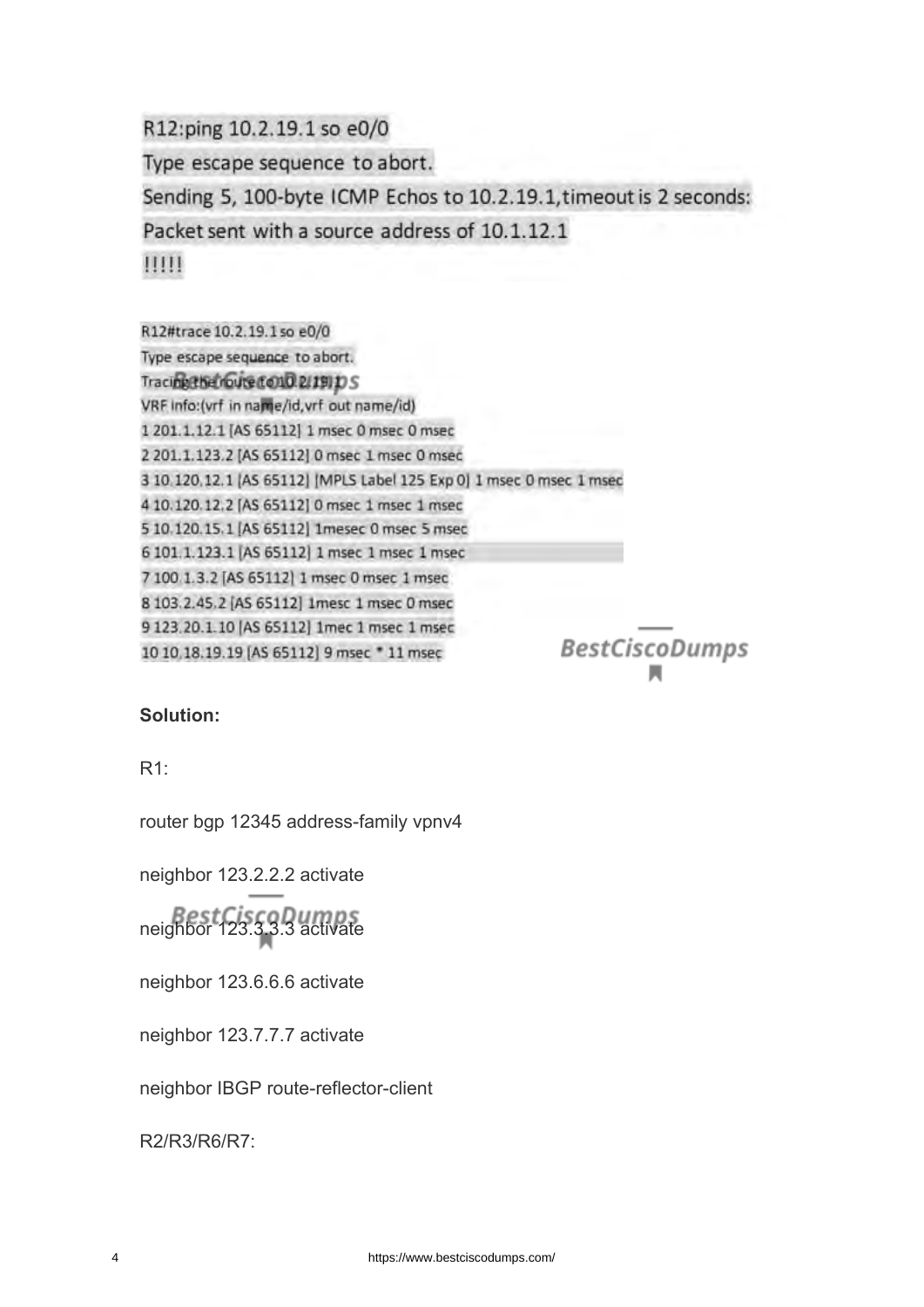router bgp 12345 address-family vpnv4

neighbor 123.1.1.1 activate

R20:

router bgp 65112

neighbor 10.120.15.1 weight 1000 //Trace 10.2.19.1 source e0/0, let R12's next hop go through R3's e0/3<br>BestCiscoDumps

## **SECTION 3.3: DMVPN**

## **Configure DMVPN phase 3 in the ACME APAC region (AS 45678 and 65222) as per the following requirements**

- Use the preconfigured interface Tunnel0 on all the three routers in order to accomplish this task
- R17 must be configured as the hub router
- R18 and R19 must be the spoke routers and must participate in NHRP information exchange
- Disable send ICMP redirect messages on all three Tunnel0 interfaces

#### **Configure the following parameters on all the three Tunnel0 interfaces**

- Configure the bandwidth to 1000 kilobits per second
- Configure the delay to 10000 microseconds
- Adjust the IP MTU to 1400 bytes
- Adjust the TCP maximum segment size to 1360 bytes
- Authenticate NHRP using the string "45678key" (without quotes!)
- Use the NHRP network-id 45678
- Configure the NHRP hold time to 5 minutes
- Ensure that spoke-to-spoke traffic does not transit via the hub

#### **Solution:**

R17:

interface tunnel 0

ip address 10.18.19.1 255.255.255.0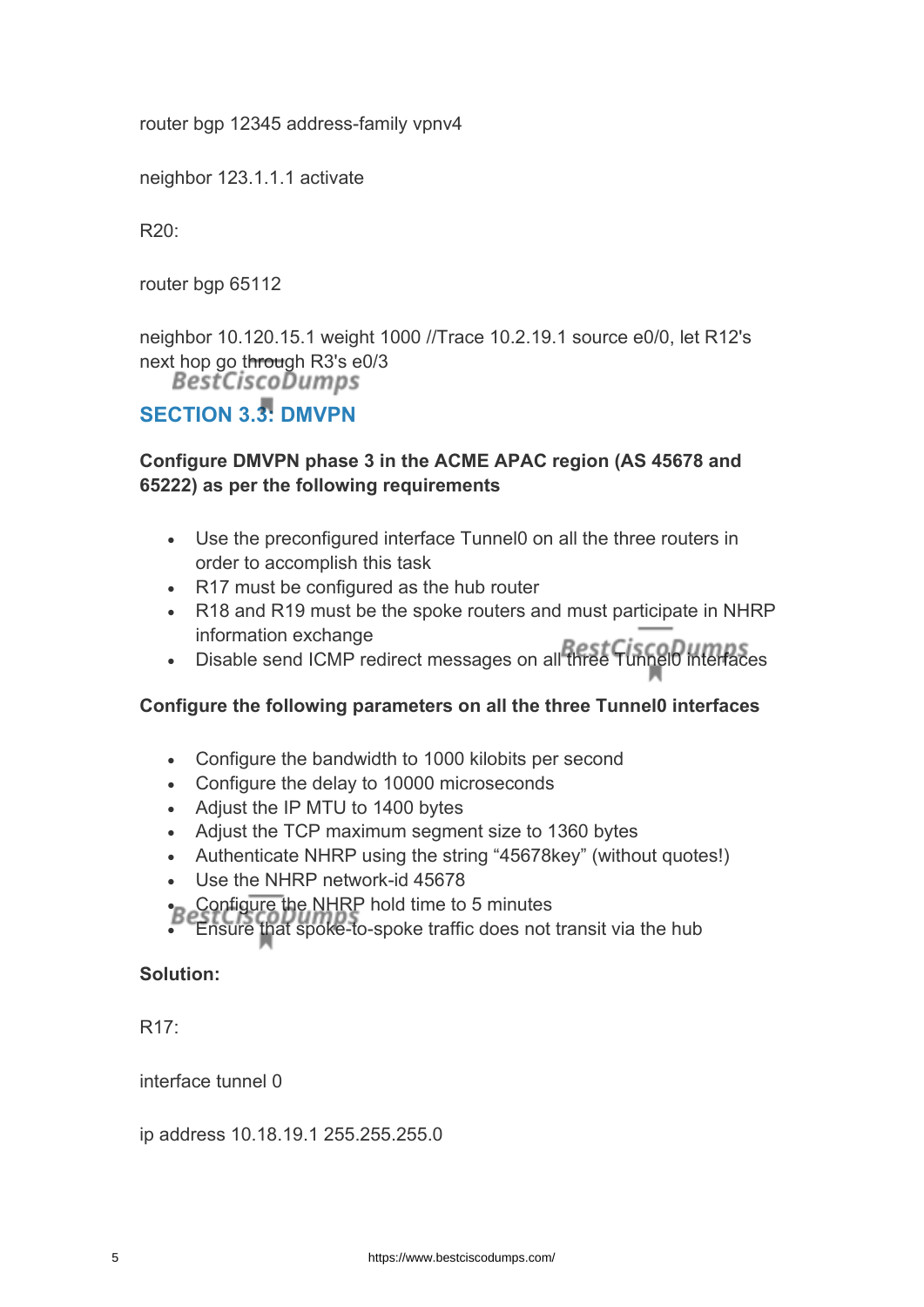tunnel source e0/3

tunnel mode gre multipoint

ip nhrp network-id 45678

ip nhrp map multicast dynamic

ip nhrp authentication 45678key

ip nhrp holdtime 300 mps

no ip redirects

bandwidth 1000

delay 1000

ip mtu 1400

ip tcp adjust-mss 1360

**BestCiscoDumps** 

router eigrp CCIE

address-family ipv4 unicast autonomous-system 45678

network 10.18.19.0 0.0.0.255

R18:

interface tunnelo Dumps

ip address 10.18.19.18 255.255.255.0

tunnel source Serial1/0

tunnel mode gre multipoint

ip nhrp network-id 45678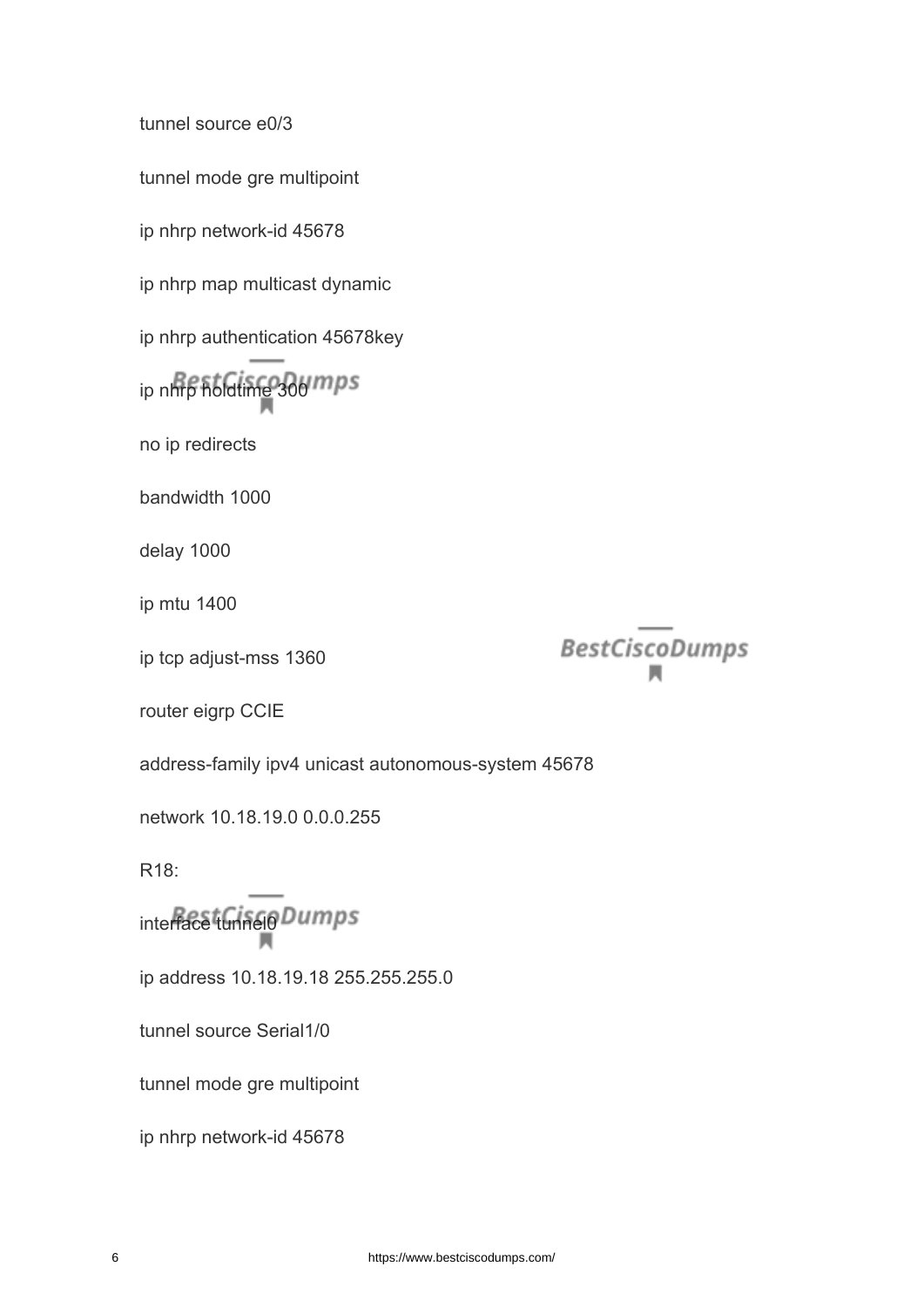ip nhrp map multicast 203.3.17.2 ip nhrp nhs 10.18.19.1 ip nhrp map 10.18.19.1 203.3.17.2 ip nhrp authentication 45678key ip nhrp holdtime 300 no ipredirects coDumps bandwidth 1000 delay 1000 ip mtu 1400 ip tcp adjust-mss 1360 router eigrp 45678 network 10.18.19.0 0.0.0.255 R19: interface tunnel0 ip address 10.18.19.19 255.255.255.0 tunnel source Serial1/0 tunnel mode gre multipoint ip nhrp network-id 45678 ip nhrp map multicast 203.3.17.2 ip nhrp nhs 10.18.19.1 ip nhrp map 10.18.19.1 203.3.17.2

**BestCiscoDumps**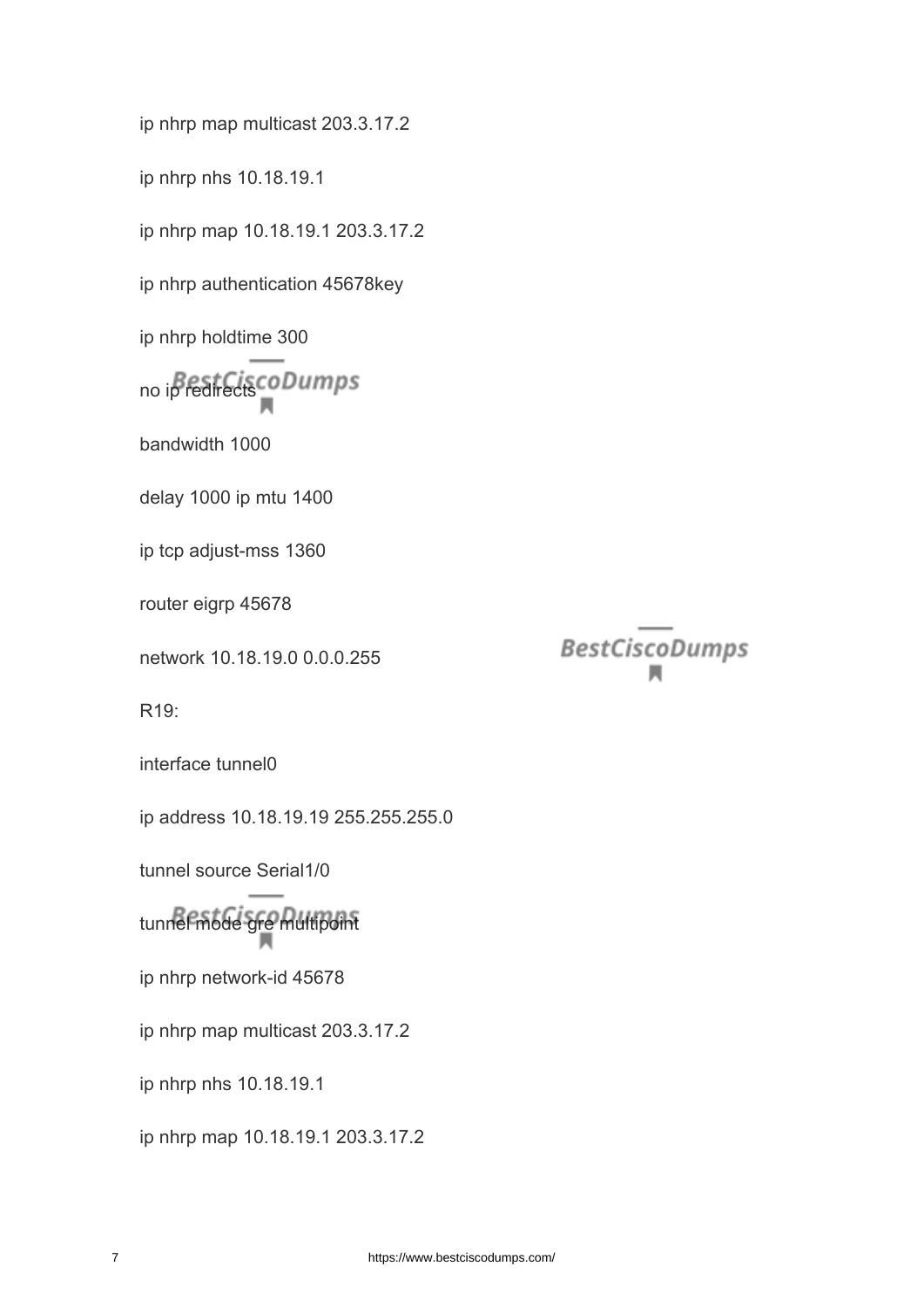ip nhrp authentication 45678key

ip nhrp holdtime 300

no ip redirects

bandwidth 1000

delay 1000 ip mtu 1400

ip tcp adjust-mss 1360 ps

router eigrp 45678

network 10.18.19.0 0.0.0.255

**Meet the needs of the shortest path for data exchange between R18 and R19:**

R17:

interface tunnel 0

BestCiscoDumps

ip nhrp redirect //Turn on nhrp redirect

router eigrp AS45678

address-family ipv4 unicast autonomous-system 45678

af-interface Tunnel0<br>BestCiscoDumps no split-horizon

**Note: You must turn off the split horizon under tun0. After typing, check that R18 R19 can learn each other's detailed routes.**

R18/R19:

interface tunnel 0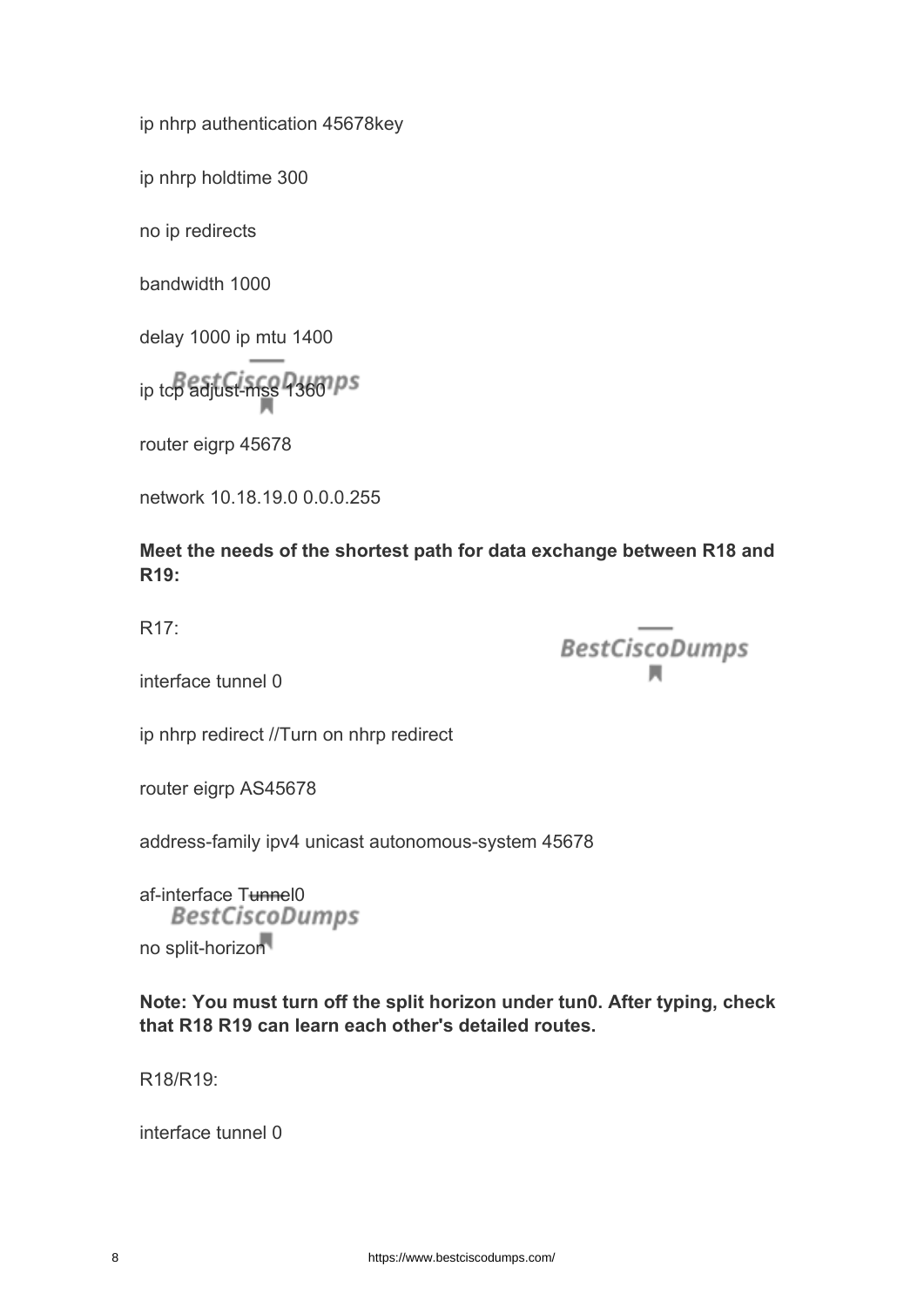ip nhrp shortcut

## **SECTION 3.4: Encryption**

## **Refer to "Diagram 4: VPN Technology"**

**Secure the DMVPN tunnel with IPsec according to the following requirements Configure IKE Phase 1 according to the following requirements**

• B Use AES encryption with the pre-shared key "CCIE" (without quotes)

- The key must appear in plain text in the configuration
- All IPsec tunnels must be authenticated using the same IKE Phase 1 pre-shared key
- Use 1024 bits for the key exchange using the Diff-Hellman algorithm
- Configure a single policy using priority 10

### **Configure IKE Phase 2 according to the following requirements**

- Use CCIEXFORM as the transform-set name
- Use DMVPNPROFILE as the IPsec profile name
- Use IPsec in transport mode **BestCiscoDumps**
- Use the IPsec security protocol ESP and algorithm AES with 128 bits
- Ensure that the DMVPN cloud is secured using the above parameters
- Use tunnel protection in your configuration

#### **Solution:**

R17/R18/R19:

crypto isakmp policy 10

encryption aes pumps

authentication pre-share

group 2

crypto isakmp key 0 CCIE address 0.0.0.0

crypto ipsec transform-set CCIEXFORM esp-aes 128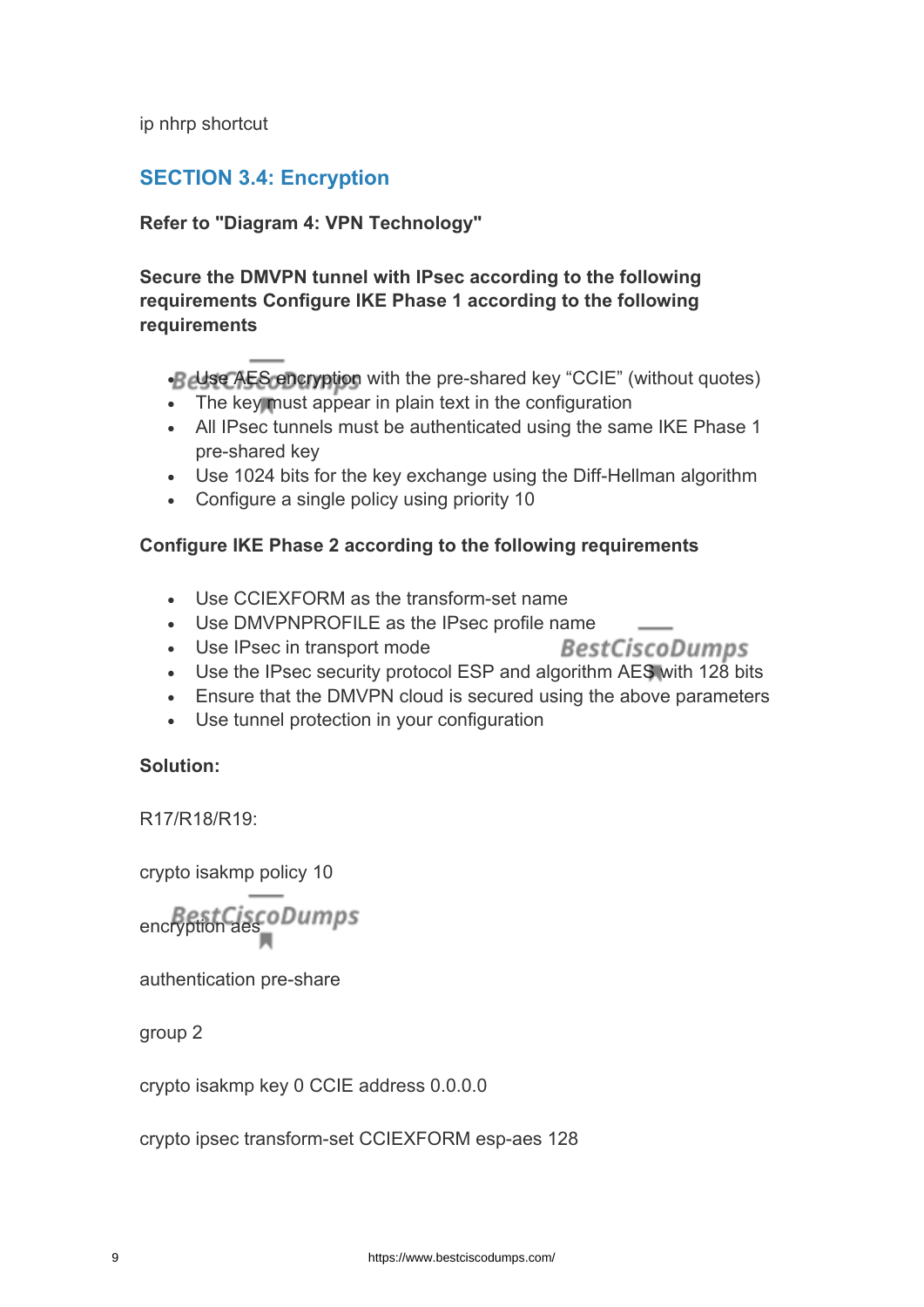mode transport

crypto ipsec profile DMVPNPROFILE

set transform-set CCIEXFORM

interface tunnel 0

tunnel protection ipsec profile DMVPNPROFILE

## **SECTION 4 – Infrastructure Security**

- Check what is already preconfigured before jumping to configuration!
- Think about smart configuration options that can greatly speed up the time spent at typing on the key board(use copy/paste when possible)!

## **SECTION 4.1: Device Security**

## **Configure R20 in the ACME San Jose office as per the following requirements**

- All users who connect to R20 via the console port via any vty line using SSH must be prompted with the below message before any other prompt is displayed
	- WARNING!ACCESS RESTRICTED!
- Do not include any extra spaces or any other characters as the ones shown above

## **Solution:**

R20:

banner login #WARNING!ACCESS RESTRICTED!#

banner motd #WARNING!ACCESS RESTRICTED!#

On the examination room, if the desired phenomenon does not appear, knock in the privileged mode: terminal moniter

Or:

line con 0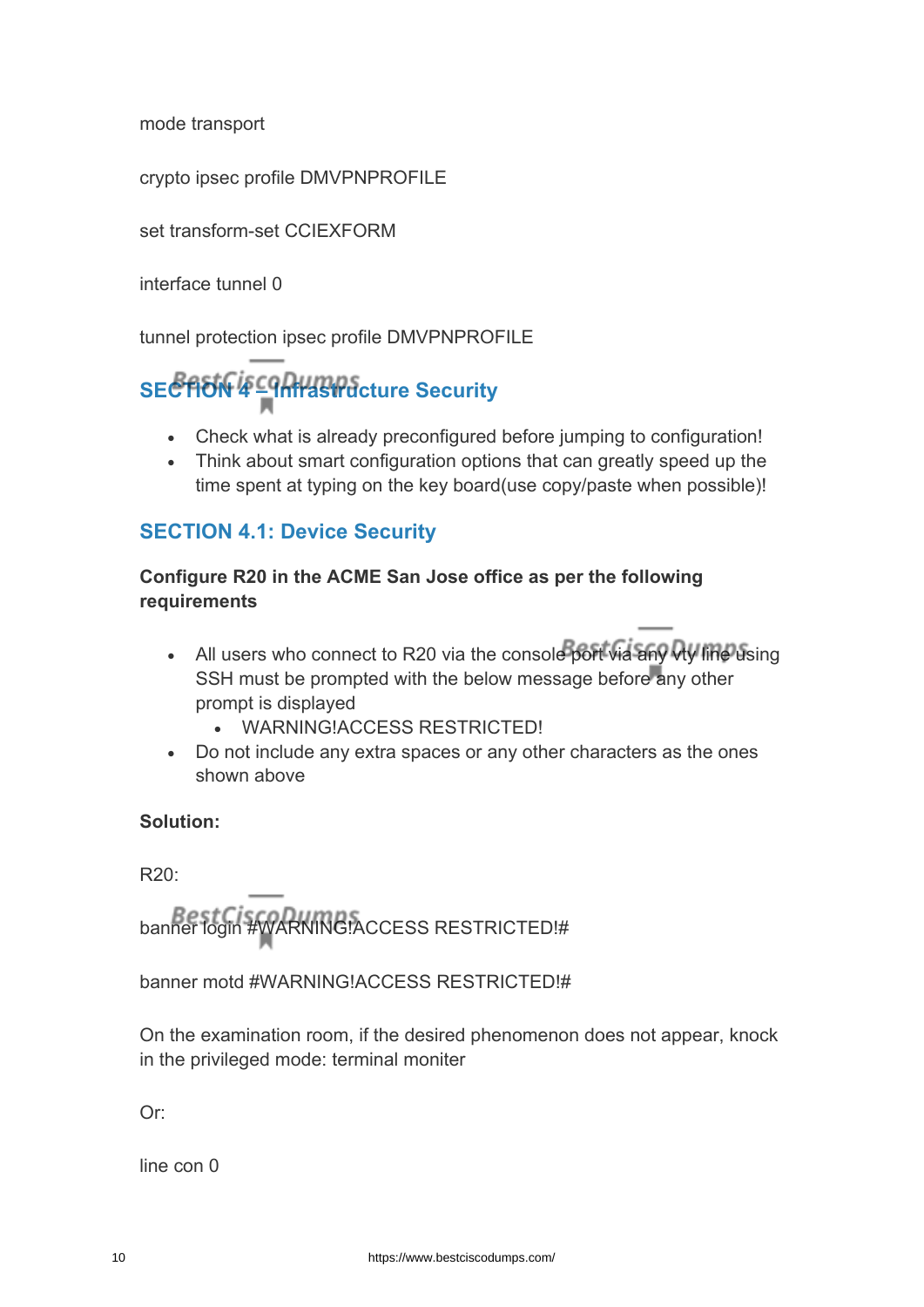pass XXX

logging local

no pass

## **SECTION 4.2 Network Security**

#### **Configure the ACME New York office as per the following requirements**

- Ensure that interface E0/0-3 of SW3 forward traffic that was sent from expected and legitimate hosts and servers
- SW3 must dynamically learn only one MAC address per port and must save the MAC address in its startup configuration
- SW3 must shut down the port if a security violation occurs any of these four ports

#### **Solution:**

SW3:

int range e0/0 - 3

**BestCiscoDumps** 

switchport mode access //Pre-configured

switchport port-security

switchport port-security mac-address sticky

switchport port-security violation shutdown //Default

switchport port-security maximum 1 //Default

## **SECTION 5 – Infrastructure Services**

- Check what is already preconfigured before jumping to configuration!
- Think about smart configuration options that can greatly speed up the time spent at typing on the key board(use copy/paste when possible)!

## **SECTION 5.1: System Management**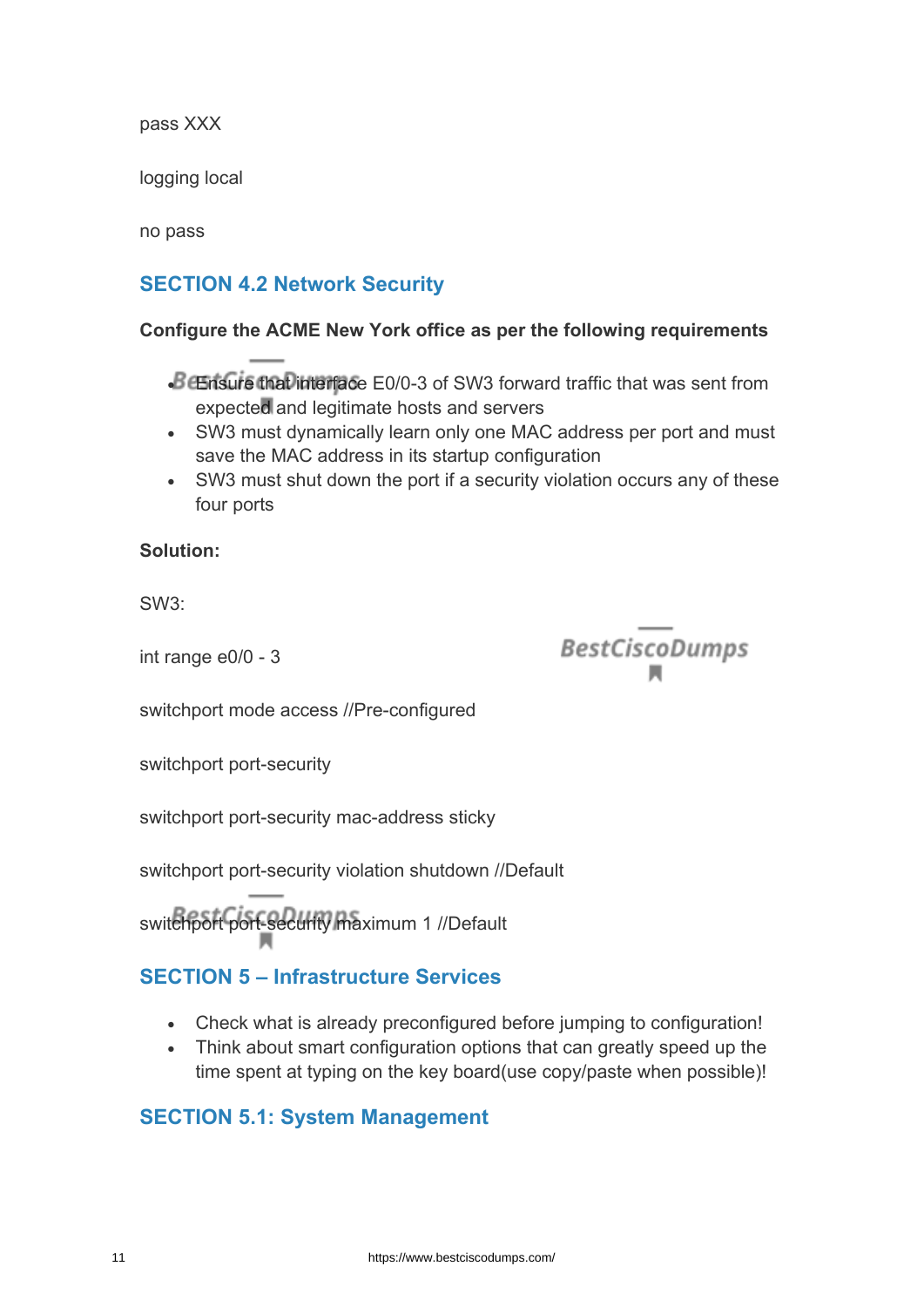## **Configure R20 in the ACME San Jose office as per the following requirements**

- Enable SSH access in R20 using the domain name "acme.org"
- R20 must accept up to five remote authorized users to connect at the same time using SSH
- Create the user "test" with the password "test" in the local database of R20
- R20 must produce a syslog message for all SSH connection attempts, regardless of whether it is permitted or denied
- Besten authenticated, the user "test" must be granted with the privilege level 1<br>level 1
- Do not enable the aaa new-model Command on R20
- Ensure that SSH is the only remote access method that is permitted on VTY lines of R20
- Ensure that the console is not affected by your solution and that no "username" prompt is presented on the console port
- Test your solution from any device that is located in AS 34567 and ensure that the following sequence of commands produces the same output



#### **Solution:**

R20:

username test privilege 1 password test

ip domain-name acme.org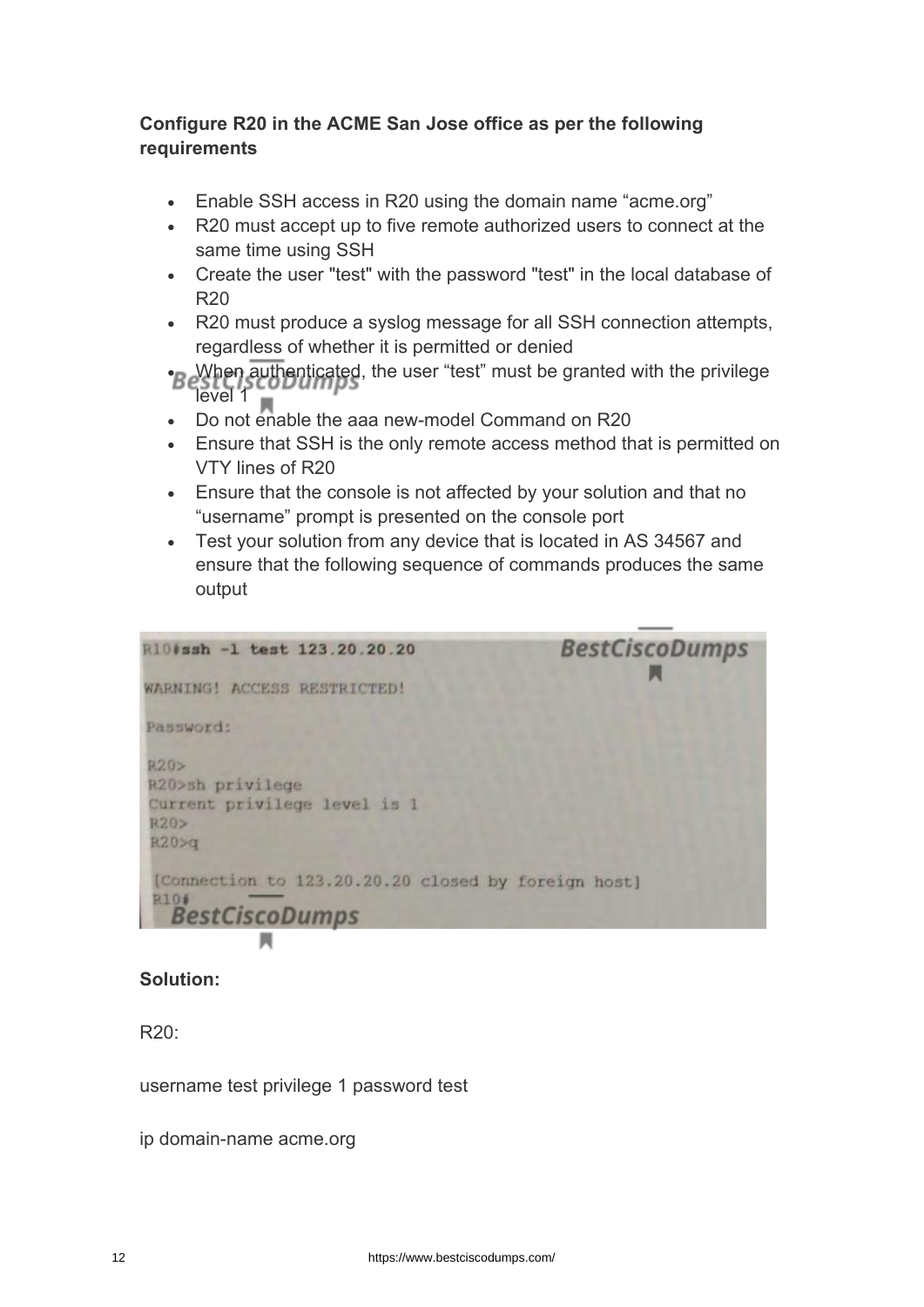crypto key generate rsa modulus 1024

ip ssh maxstartups 5

privilege exec level 1 show privilege

login on-failuer log

login on-success log

ip ssh fogging events mps

line vty 0 4

login local

transport input ssh

## **SECTION 5.2: Network Services**

## **Configure the ACME network as per the following requirements**

- R20 must enable all private corporate traffic that is originated from any host with source ip address in 10.1.0.0/16 or in 10.2.0.0/16 to connect to any public destination that is located in AS 34567 or in any services
- All remote sites in AS 65111 and AS 65222 must be able to connect to these public destinations
- R20 must swap the source ip address in these packets with the ip address of its interfaceLo0
- R20 must allow multiple concurrent connections
- Use a standard access-list to accomplish the above requirements
- The following tests must succeed after the above requirements (in addition to previous requirements) are acheived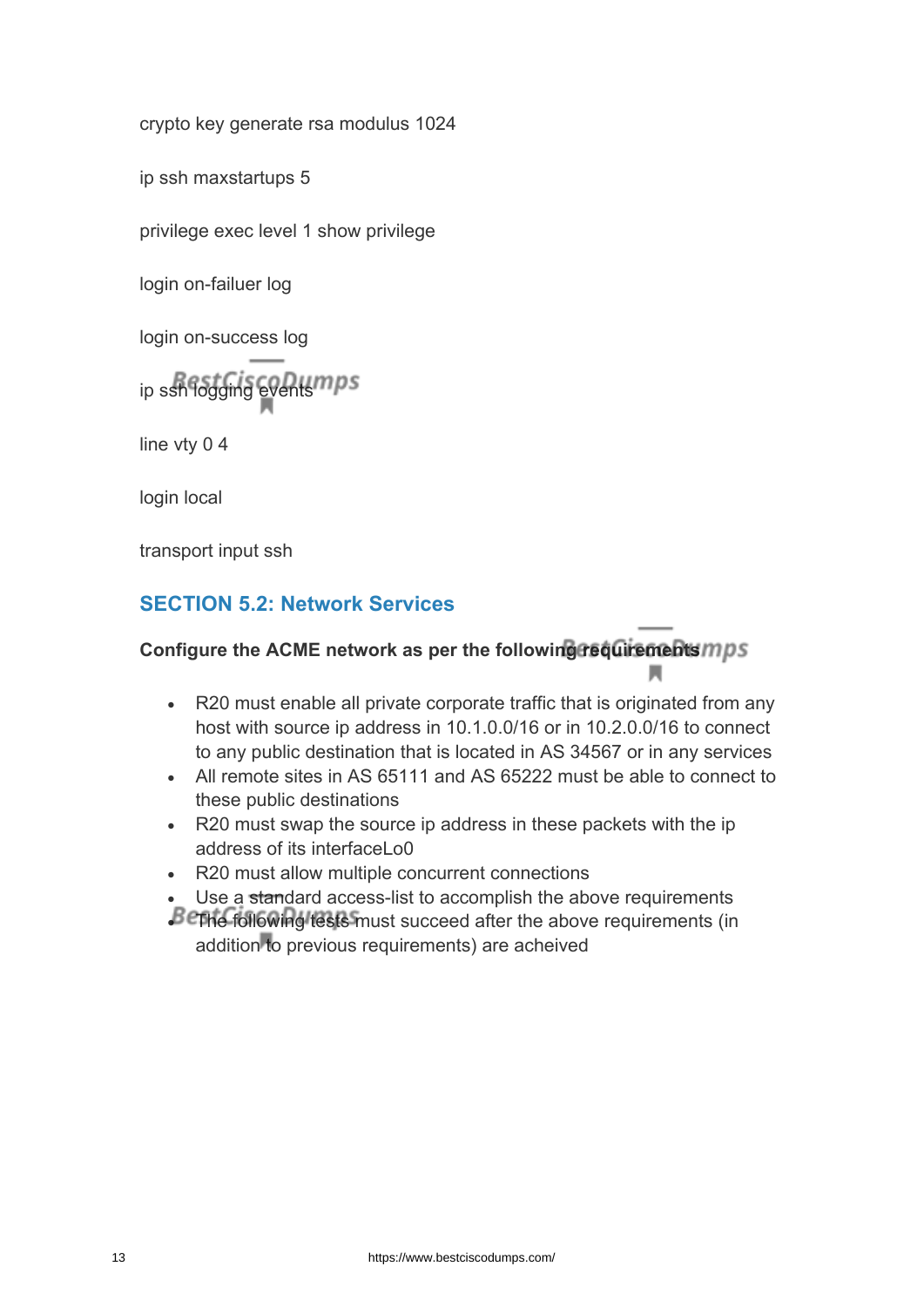

**Solution:**

**NAT for originating data flows in AS65111**

R20:

access-list 20 per 10.1.0.0 0.0.255.255

int e0/0.12

**BestCiscoDumps** 

ip nat inside //R12

int e0/0.13

ip nat inside //R13

int e0/0.14

ip nat inside #R94 umps

int e0/1.99

ip nat outside

int e0/0.99

ip nat outside //Since the weight was added to the R20 route, it must be 10.120.99.6, but it can also be used as a backup route for 10.120.99.2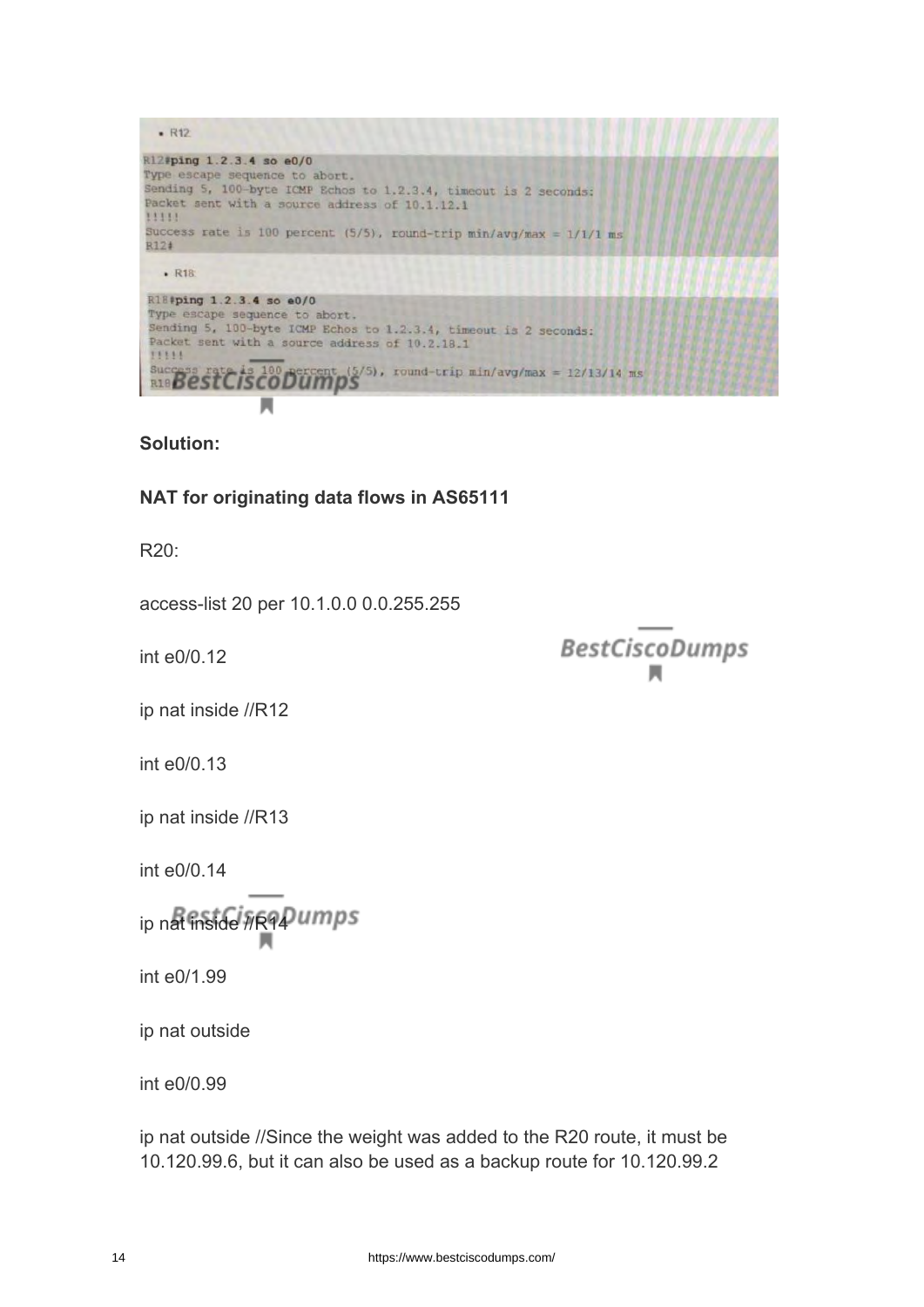ip nat inside source list 20 interface lo0 overload

**Test:**

R12: ping 1.2.3.4 source 10.1.12.1 //same as R13/R14

If you do not do NAT on R20, it is impossible to ping successfully because ISP7 does not have a return route.

**BestCiscoDumps** 

R20: RestCiscoDumps debug ip nat

sh ip nat translations

## **NAT for originating data flows in AS65222**

R16:

router bgp 45678

nei 203.3.16.1 prefix-list NAT in

ip prefix-list NAT permit 0.0.0.0/0

ip prefix-list NAT permit 203.3.16.0/22 le 30

R17:

router bgp 45678-<br>BestCiscoDumps nei 203.3.17.1 prefix-list NAT in

ip prefix-list NAT permit 0.0.0.0/0

ip prefix-list NAT permit 203.3.16.0/22 le 30

R18:

router bgp 65222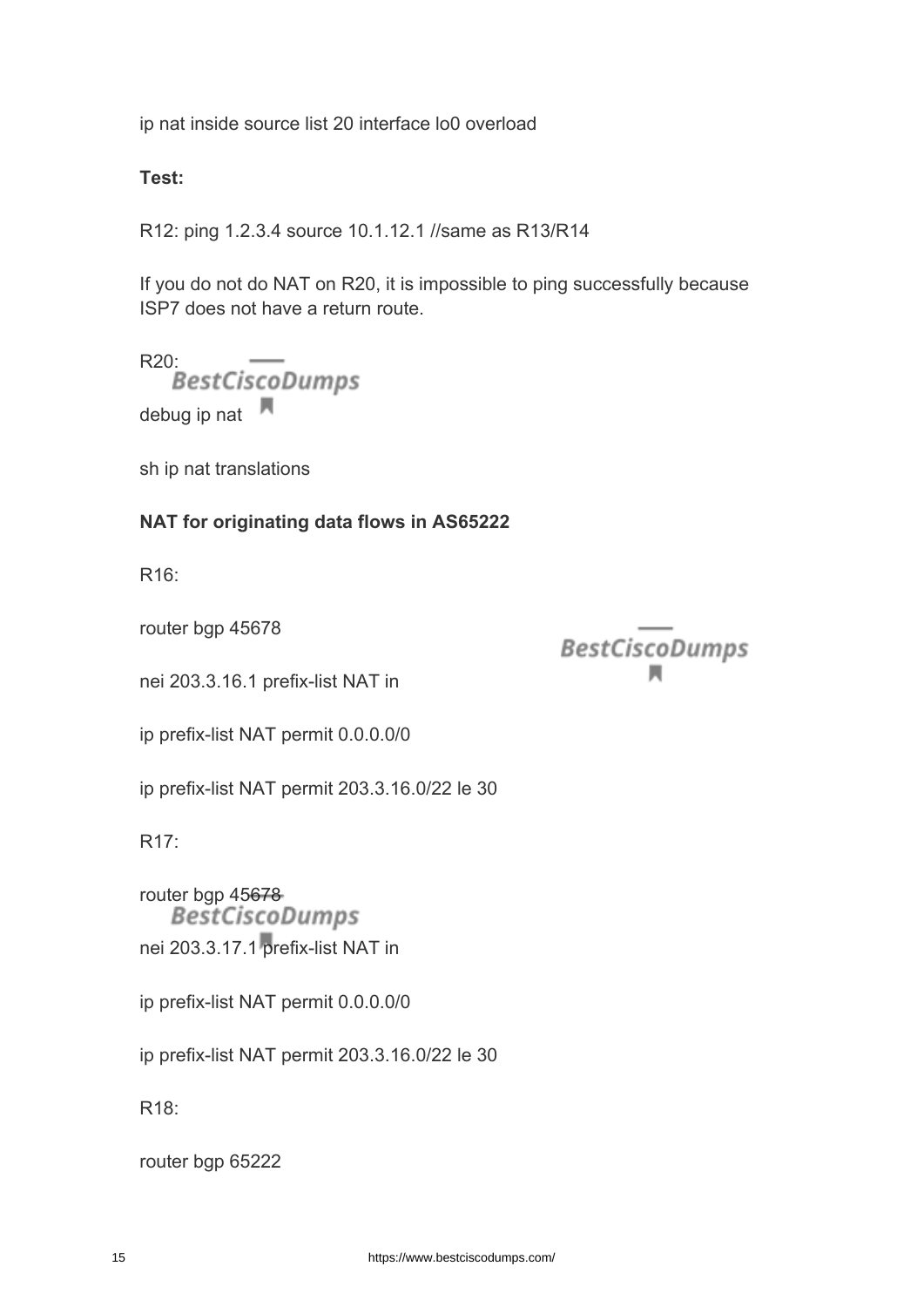nei 203.3.18.1 prefix-list NAT in

ip prefix-list NAT permit 0.0.0.0/0

ip prefix-list NAT permit 203.3.16.0/22 le 30

R19:

router bgp 65222

nei 203.3.19.19.1 prefix-list NAT in

ip prefix-list NAT permit 0.0.0.0/0

ip prefix-list NAT permit 203.3.16.0/22 le 30

R20:

access-list 20 per 10.2.0.0 0.0.255.255

int e0/0.15 ip nat inside

**BestCiscoDumps** 

int e0/1.15

ip nat inside //Back up, because ISP3 goes to 1.2.3.4 to match the default route in VRF YELLOW

#### **Test:**

R18: ping 1.2-3-4 source 10.2.18.1 //same as R19<br>BestCiscoDumps

If you do not do NAT on R20, there is no return route in ISP2's VRF INET. It is not possible to ping successfully.

#### **NAT for originating data flows in AS65112**

R20:

int lo1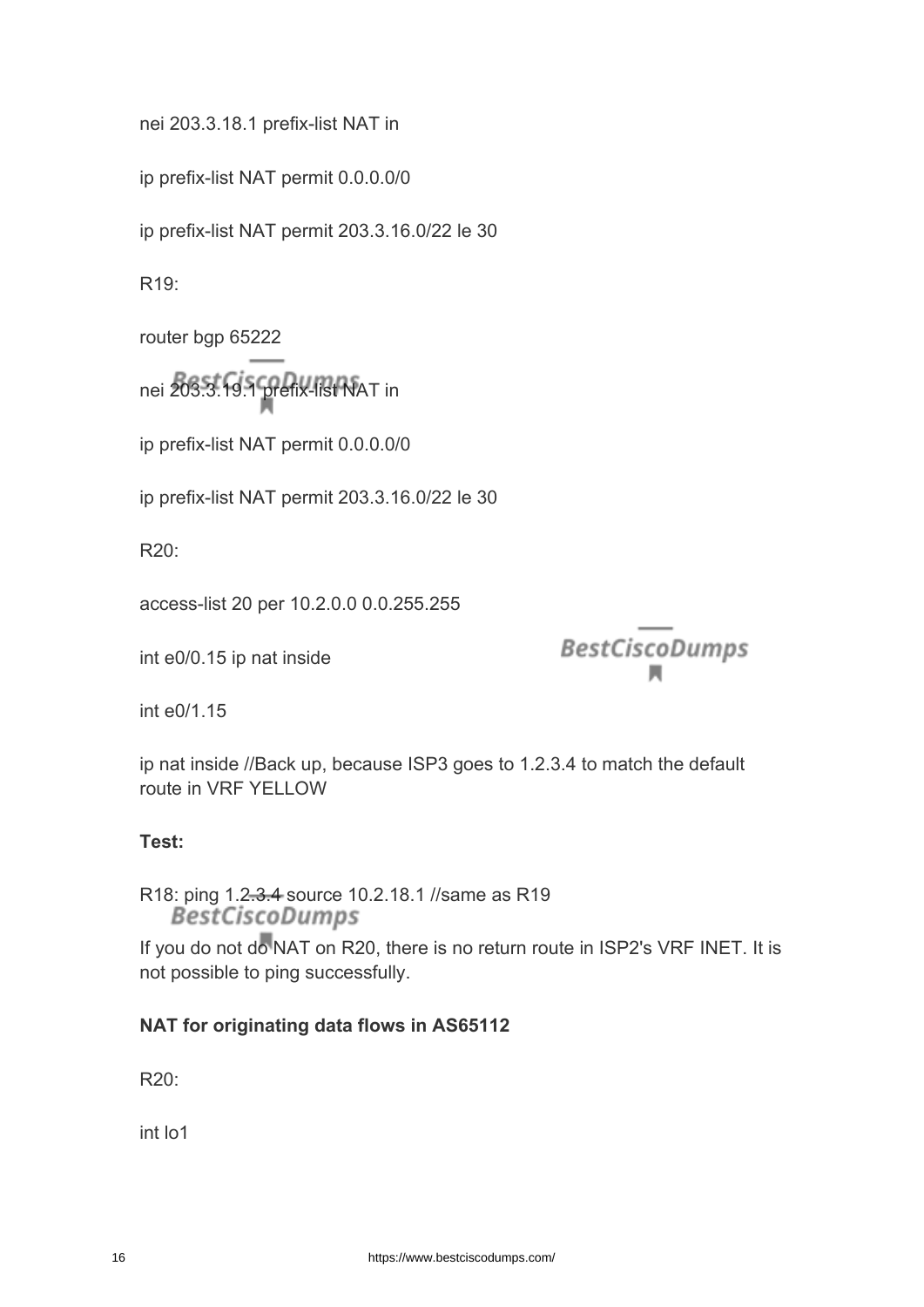ip nat inside

int lo2

ip nat inside

## **SECTION 5.3: Network Optimization**

### **Configure R17 as per the following requirements**

• The output that is shown below must be seen on R17 during 10 seconds after R15successfully pinged interface Lo0 of R19

| onfigure R17 as per the following requirements.                                                                                                                                                                          |               |                                     |                                                                                                                            |
|--------------------------------------------------------------------------------------------------------------------------------------------------------------------------------------------------------------------------|---------------|-------------------------------------|----------------------------------------------------------------------------------------------------------------------------|
|                                                                                                                                                                                                                          |               |                                     | . The output that is shown below must be seen on R17 during 10 seconds after R15 successfully pinged interface Lo0 of R19. |
| 15#ping 123.19.19.19<br>ype escape sequence to abort.<br>ending 5, 100-byte ICMP Echos to 123.19.19.19, timeout is 2 seconds:<br>1111<br>Success rate is 100 percent $(5/5)$ , round-trip min/avg/max = 9/9/9 ms<br>315# |               |                                     |                                                                                                                            |
| R17#sh ip flow top                                                                                                                                                                                                       |               |                                     |                                                                                                                            |
| SrcIf<br>SrcIPaddress<br>Et0/1<br>123.20.1.9<br>1 of 10 top talkers shown. 1 flows processed.<br>R17#                                                                                                                    | DstIf<br>Tu0* | <b>DstIPaddress</b><br>123.19.19.19 | Br seest@iscoDumps                                                                                                         |

#### **Solution:**

R17:

ip flow-export version 9

```
ip flow-top-talkerspumps
 л
```
top 10

sort-by bytes

cache-timeout 10000

match output-interface tunnel0

match source address 123.20.1.9 255.255.255.255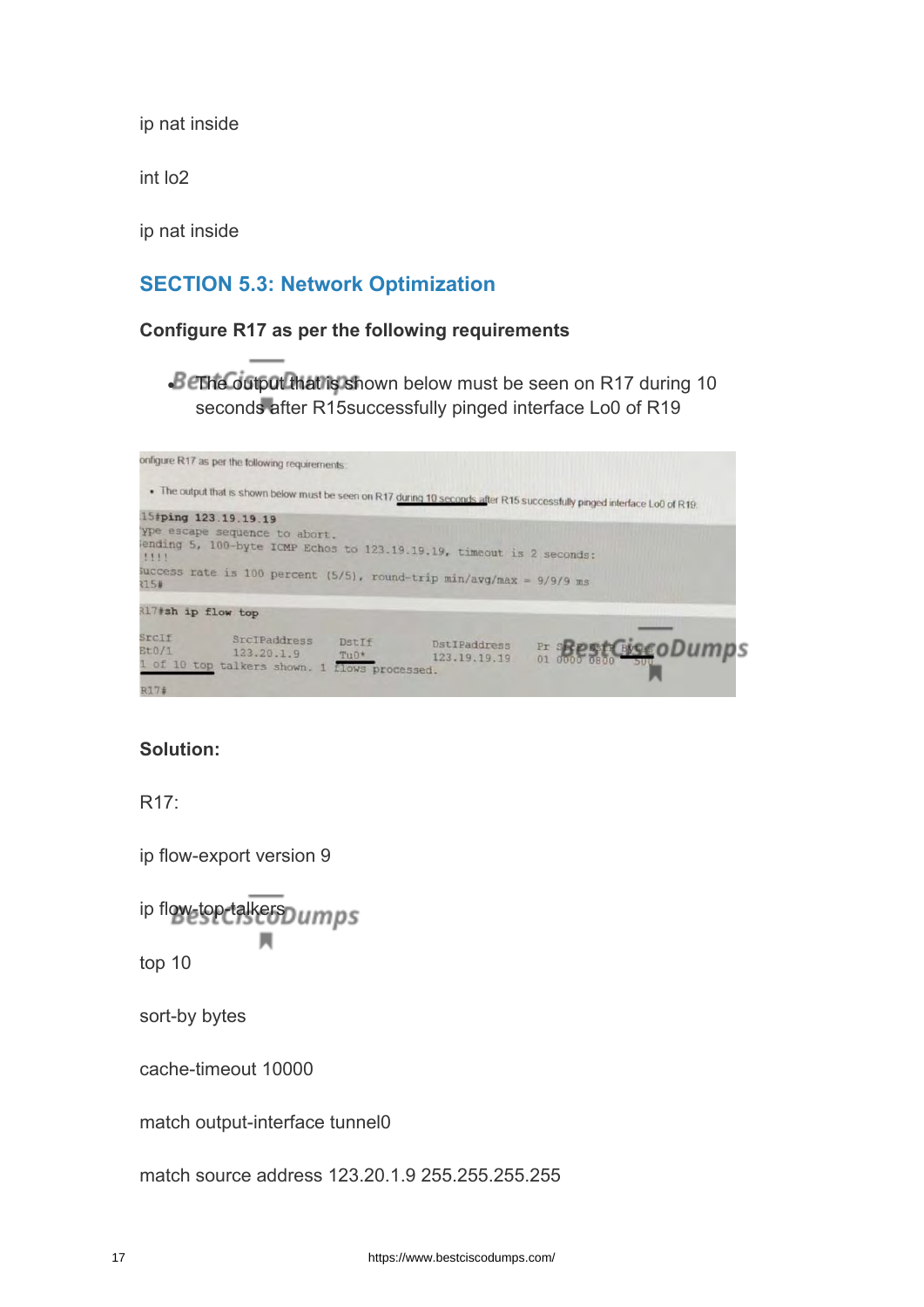match destination address 123.19.19.19 255.255.255.255

interface tunnel0

ip flow egress

shell processing full

## **SECTION 5.4: Network Services**

**Configure ACME network as per the following requirements**

- SW3 must provide an authoritative time source to the ACME network
- R10 and R12 must synchronise their clock to SW3 using NTPv4 for ipv6
- R10 and R12 must operate in client mode
- SW3 must not capture or use any time information that is sent by R10 and R12
- All NTP traffic must rely on IPv6 connectivity only
- All NTP traffic must be sourced and destined to the interface Lo0 of the corresponding devices

BestCiscoDumps<br> $\blacksquare$ 

## **Solution:**

R10/R12/R14/SW3:

ntp source lo0

interface lo0

ntp disable ip **BestCiscoDumps** clock timezone BEIJING +8

SW3:

clock set XXXXXXXX

ntp master

R10/R12/R14: